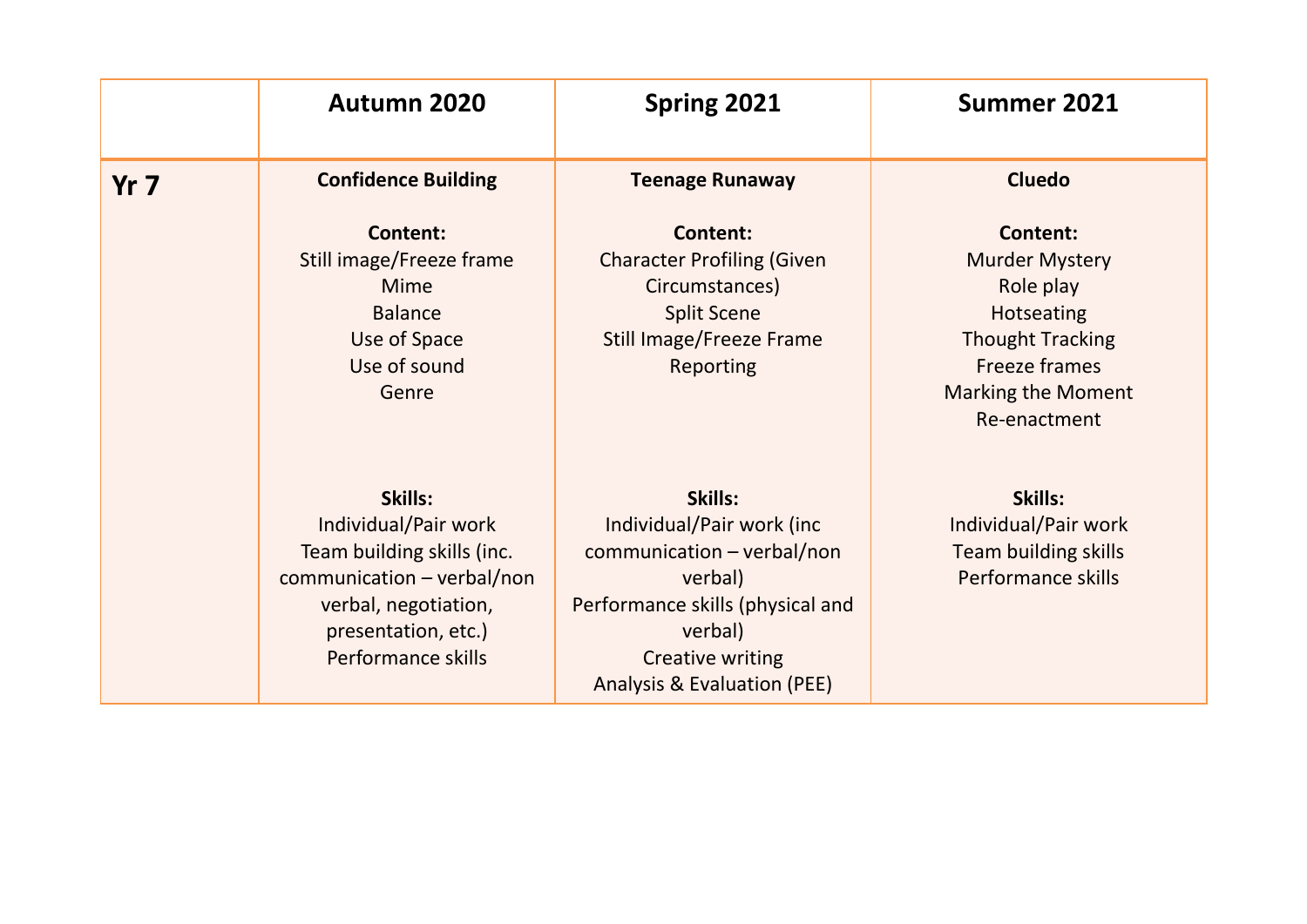|                 | <b>Carousel 1</b>                                 | <b>Carousel 2</b>                             |
|-----------------|---------------------------------------------------|-----------------------------------------------|
| Yr <sub>8</sub> | <b>Haunted Mansion</b>                            | <b>Exploring Text - Continued</b>             |
|                 | <b>Content:</b>                                   | (See Across)                                  |
|                 | Still image                                       |                                               |
|                 | <b>Creation of Tension/Atmosphere</b>             |                                               |
|                 | <b>Teacher in Role</b>                            | <b>Charlotte Dymond</b>                       |
|                 | Set Design                                        | Content:                                      |
|                 | Monologue                                         | <b>Murder Mystery</b>                         |
|                 | Soundscapes                                       | Role play                                     |
|                 | Radio Play                                        | Hotseating                                    |
|                 | Role play                                         | <b>Narration</b>                              |
|                 |                                                   | <b>Teacher in Role</b>                        |
|                 | Skills:                                           | Re-enactment                                  |
|                 | Individual/Pair work                              |                                               |
|                 | Use of voice for effect                           |                                               |
|                 | Development of empathy                            |                                               |
|                 | Performance skills (including vocal and physical) | Skills:                                       |
|                 |                                                   | Individual/Pair work                          |
|                 | <b>Exploring Text/Genre</b>                       | Team building skills (inc. communication -    |
|                 | Content:                                          | verbal/non verbal, negotiation, presentation, |
|                 | Role play                                         | $etc.$ )                                      |
|                 | Hotseating                                        | Development of empathy                        |
|                 | Teacher in Role                                   | Performance skills                            |
|                 | Genre                                             |                                               |
|                 | Poems                                             |                                               |
|                 | Song                                              |                                               |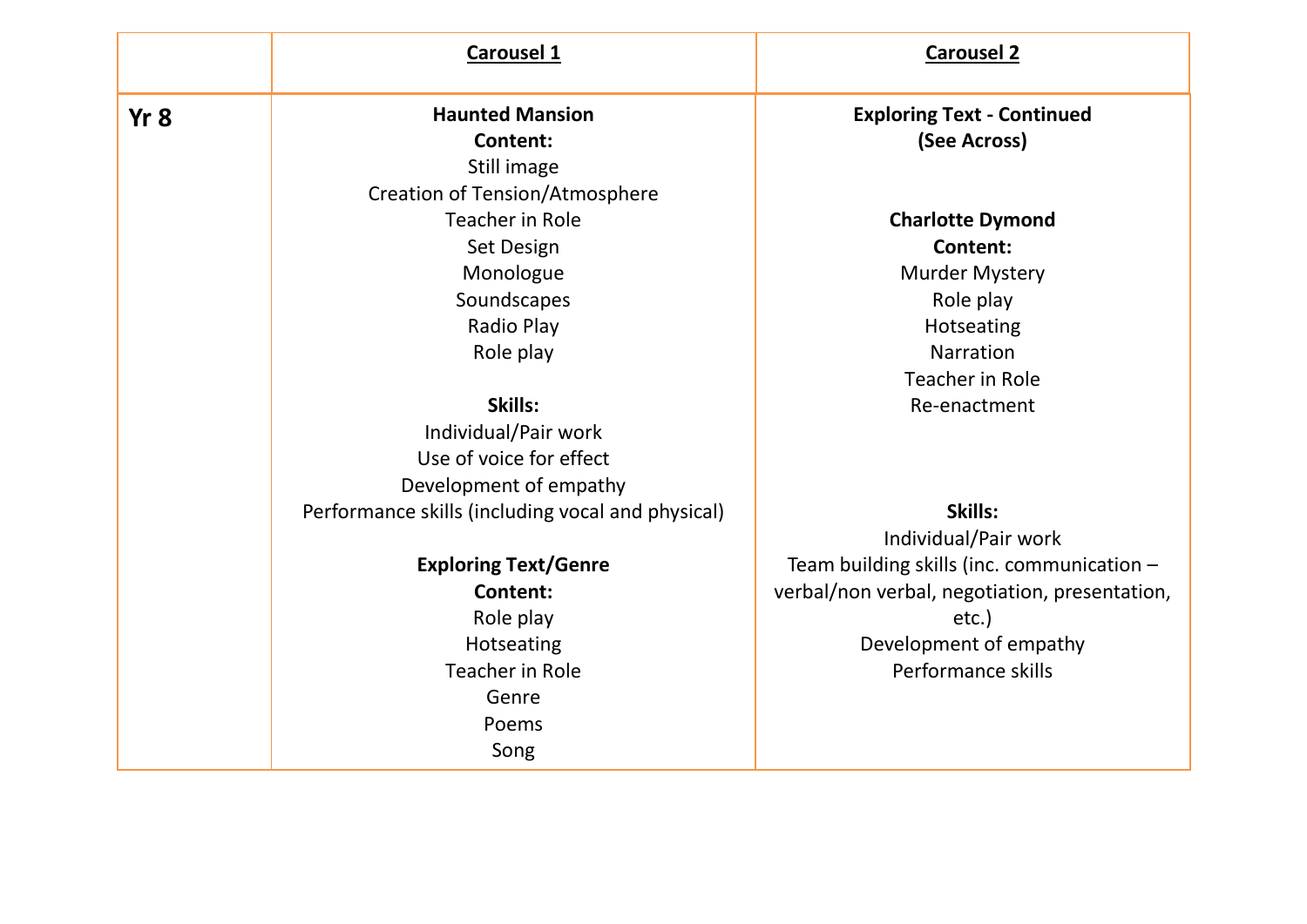| <b>Scripts</b><br>Newspaper article                                                                                                                                                  |
|--------------------------------------------------------------------------------------------------------------------------------------------------------------------------------------|
| Skills:<br>Individual/Pair work<br>Team building skills (inc. communication -<br>verbal/non verbal, negotiation, presentation, etc.)<br>Development of empathy<br>Performance skills |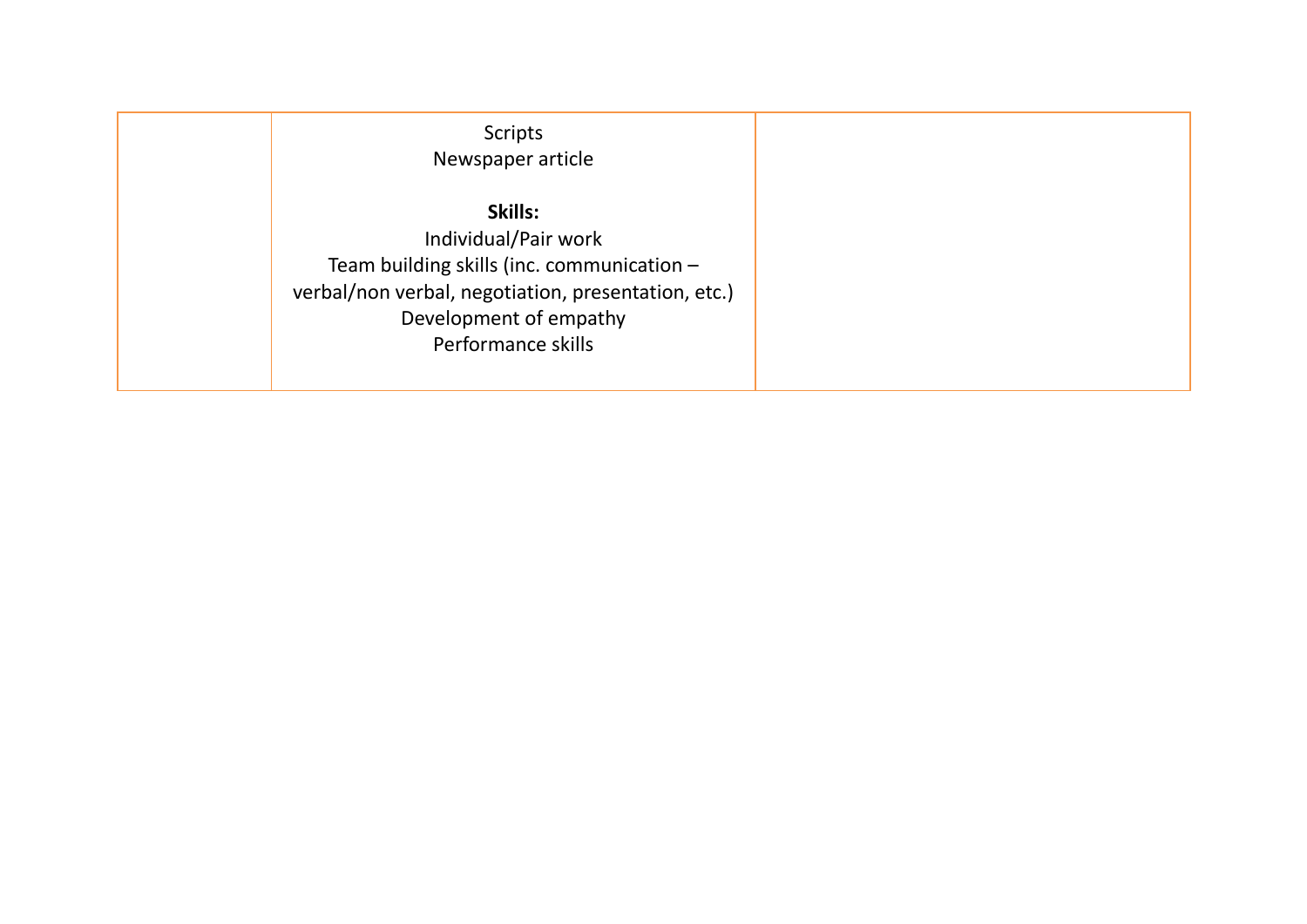|                 | <b>Autumn 2019</b>                  | Spring 2020                                      | Summer 2020                                           |
|-----------------|-------------------------------------|--------------------------------------------------|-------------------------------------------------------|
| Yr <sub>9</sub> | <b>Silent Movies</b>                | <b>Our Day Out - Continued:</b><br>(See across). | <b>Craig and Bentley - Continued</b><br>(See across). |
|                 | <b>Content:</b>                     |                                                  |                                                       |
|                 | <b>Mime</b>                         | <b>Craig and Bentley</b>                         | 'Devising - 10 hour piece'                            |
|                 | <b>Chase Scenes</b>                 |                                                  |                                                       |
|                 | <b>Stage Combat</b>                 | <b>Content:</b>                                  | <b>Content:</b>                                       |
|                 | <b>Use of Placards</b>              | <b>Exploration of true event</b>                 | <b>Exploration of stimuli</b>                         |
|                 | Characterisation                    | <b>Criminal Justice system</b>                   | Development of initial ideas                          |
|                 | Plot                                | Social status                                    | <b>Dramatic Intentions</b>                            |
|                 | Use of Space                        | Role play                                        | <b>Devising Strategies</b>                            |
|                 | Use of Sound                        | Freeze frame                                     | <b>Hotseating</b>                                     |
|                 | Genre                               | Re-enactment                                     | Role on the Wall                                      |
|                 |                                     |                                                  | Design skills (costume, lighting,                     |
|                 | Skills:                             | Skills:                                          | sound)                                                |
|                 | Individual/Pair work/Group          | Individual/Pair work                             | <b>Devising Log</b>                                   |
|                 | work                                | Team building skills (inc.                       |                                                       |
|                 | Team building skills (inc.          | communication - verbal/non                       | Skills:                                               |
|                 | $common$ communication – verbal/non | verbal, negotiation,                             | Exploratory skills -                                  |
|                 | verbal, negotiation,                | presentation, etc.)                              | discussion/negotiation                                |
|                 | presentation, etc.)                 | Development of empathy                           | Group work                                            |
|                 | Performance skills                  | Performance skills                               | <b>Team building skills</b>                           |
|                 |                                     |                                                  | Performance skills                                    |
|                 |                                     |                                                  |                                                       |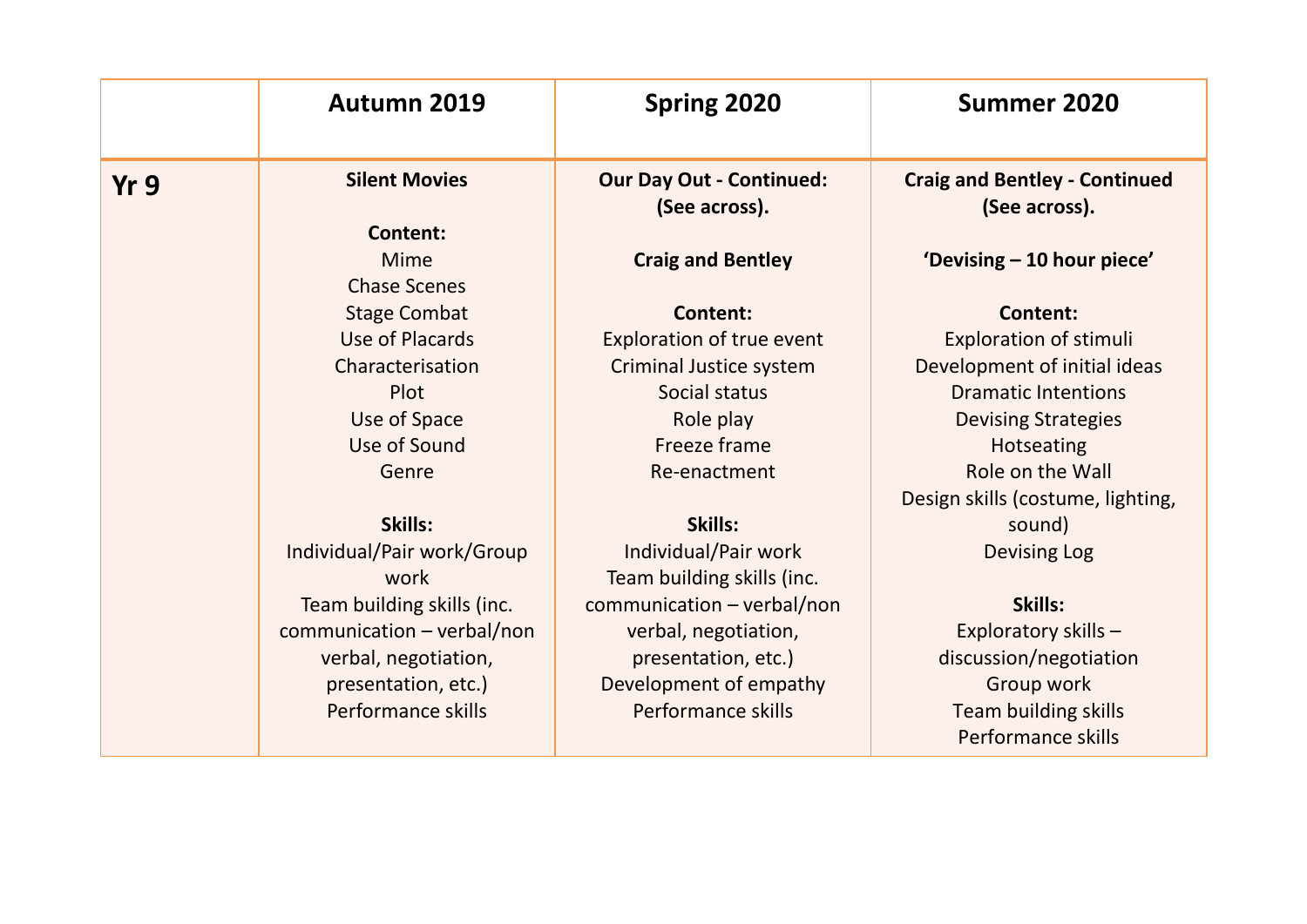# **Our Day Out**

**Content:** Exploration of text/script extract Social deprivation **Status** Role play Teacher in Role Debate

# **Skills:**

Individual/Pair work Team building skills (inc. communication – verbal/non verbal, negotiation, presentation, etc.) Development of empathy Debate Performance skills

Development of empathy Written skills – devising log (includes analysis and evaluation)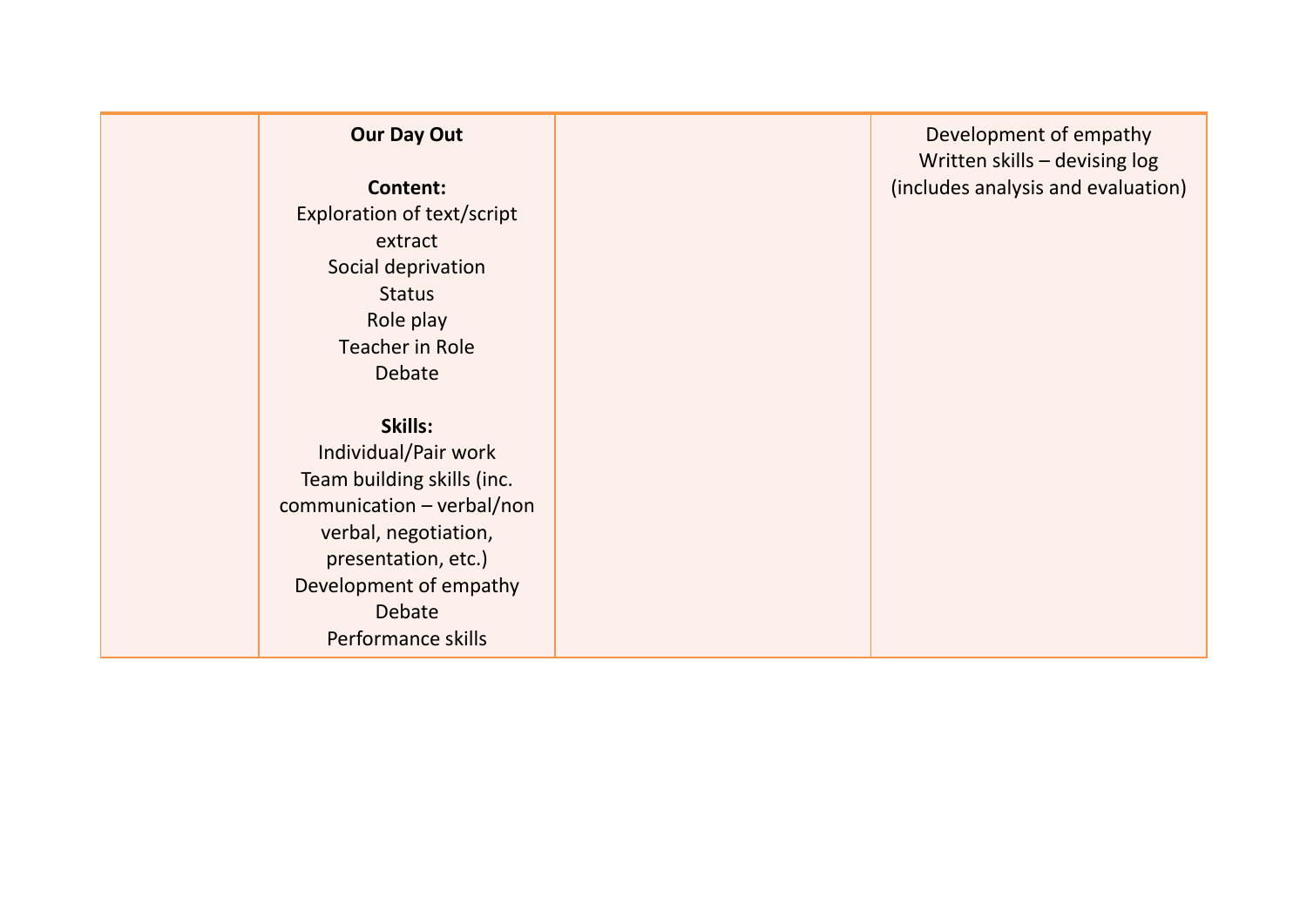|  |  | Autumn 2020 | Spring 2020 | Summer 2020 |
|--|--|-------------|-------------|-------------|
|--|--|-------------|-------------|-------------|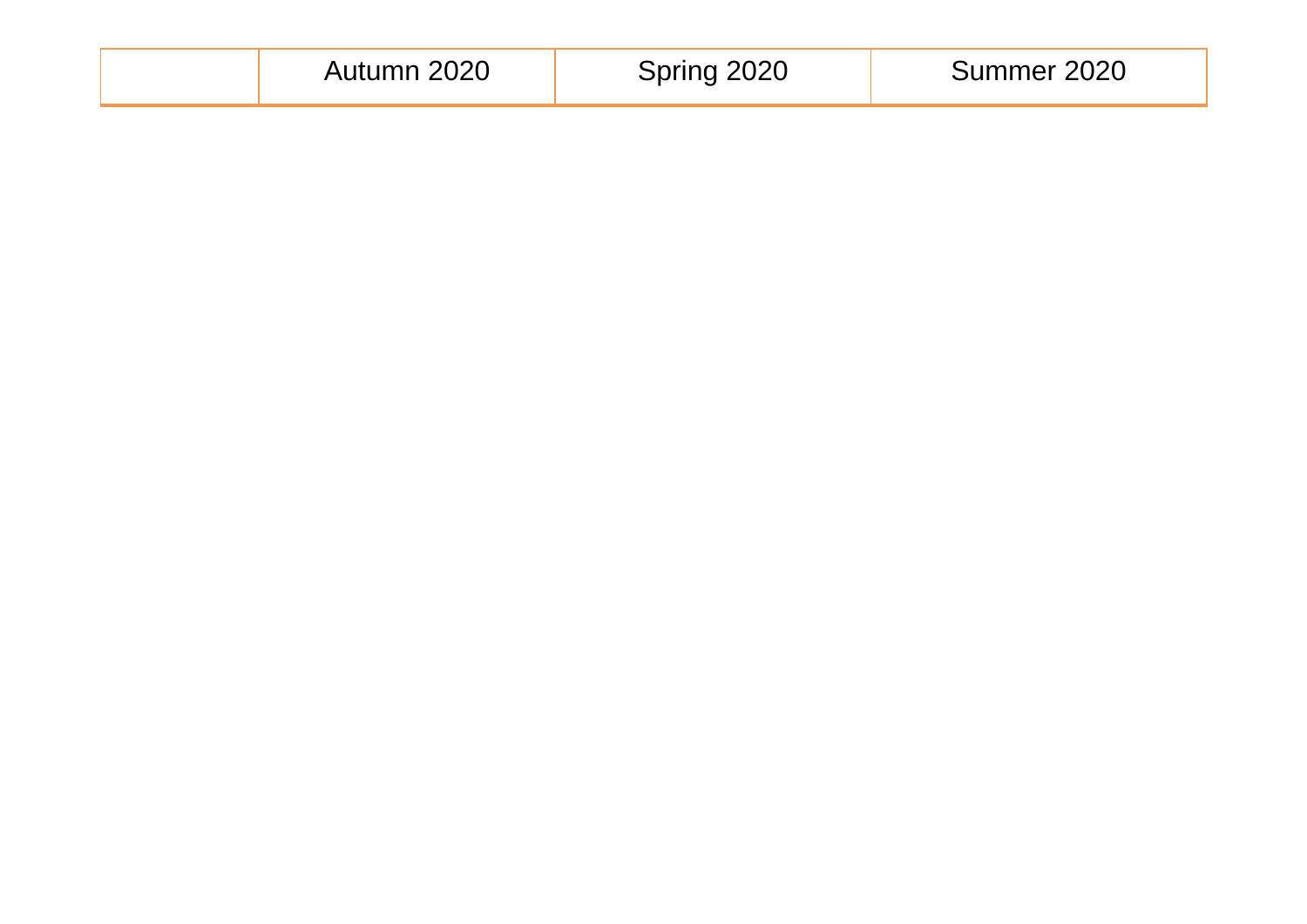# Yr 10 **Induction Project**

# **Content:**

Script choice and justification Script learning and delivery Induction log – analysis and evaluation

# **Skills:**

Deduction Analysis and evaluation Retention of information Performance skills (inc. physical and vocal skills) Development of empathy Individual/Pair work

# **Devising – Component 2**

# **Content:**

Exploration of stimuli Development of initial ideas Dramatic Intentions Devising Strategies Hotseating

**Component 1 – Written Paper** (this is taught via two teachers; CBE – Blood Brothers & LS – Live Theatre) and therefore **crosses two terms.**

## **Blood Brothers**

**Content:** Reading/analysis of play text Realisation of scenes from play Character profiling Characterisation Design skills Impact on audience Use of space Interpretation Narration Comedy/Pathos

## **Skills:**

Reading/Interpretation Written skills (including describe, explain, analyse and evaluate) Extended writing skills

**Component 1 – Written Paper (see across also)**

### **Live Theatre**

#### **Content:**

Understanding live theatre performance Interpretation of performance Analysis and evaluation of performance skills/dramatic intentions Pair/small group work Design skills

### **Skills:**

Watching/Interpretation Written skills (including describe, explain, analyse and evaluate) Extended writing skills From 'stage to page' interpretation (physical and vocal acting skills and justification of these) Pair/Group work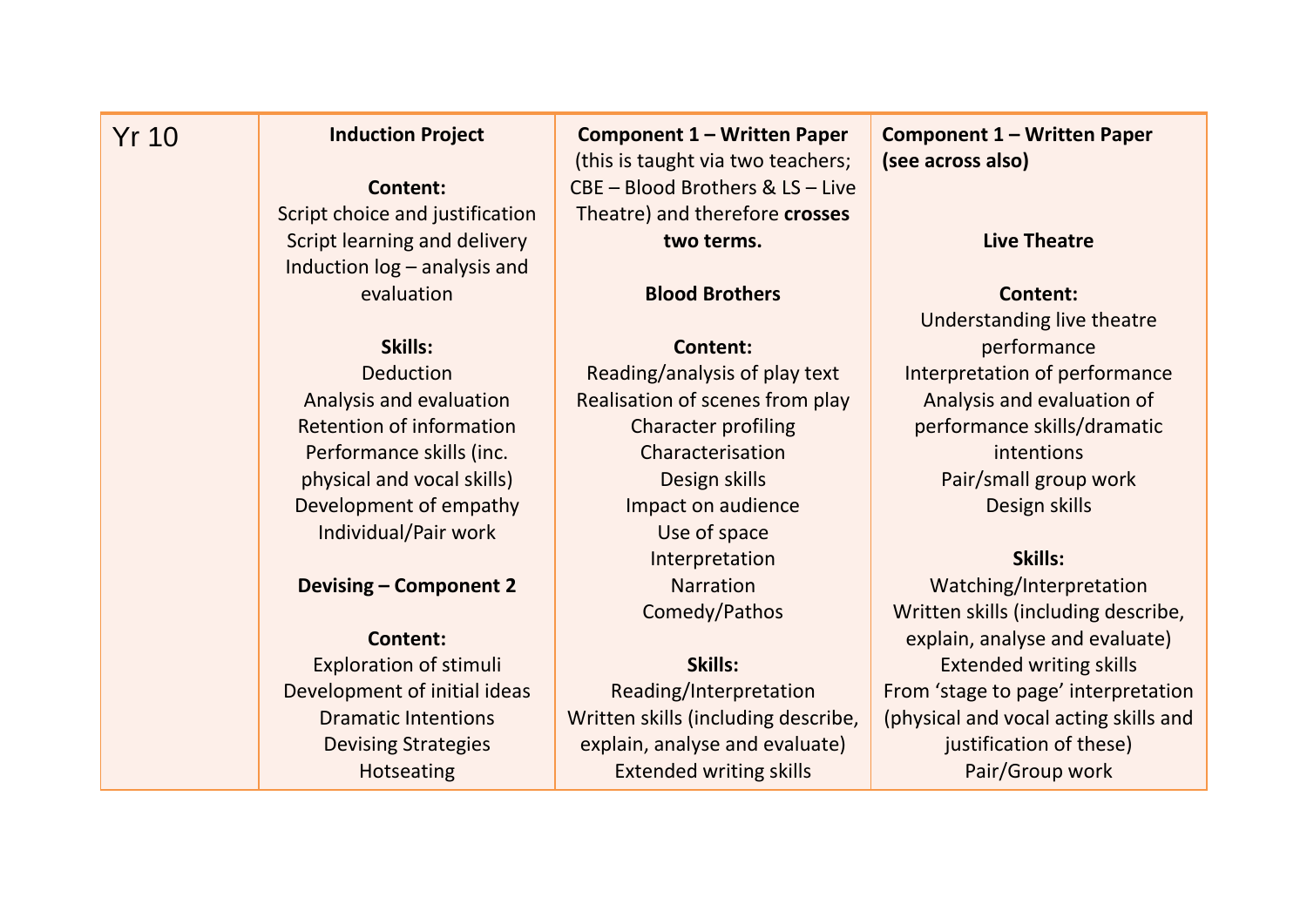Role on the Wall Design skills (costume, lighting, sound) Devising Log

**Skills:** Exploratory skills – discussion/negotiation Group work Team building skills Performance skills Development of empathy Written skills – devising log (includes analysis and evaluation)

From 'page to stage' interpretation (physical and vocal acting skills and justification of these) Pair/Group work Development of empathy

**Theatre Roles and Terminology**

## **Content**

Technical Theatre Terms – knowledge and understanding Staging Configuration/Layouts Stage Positioning Theatre Roles